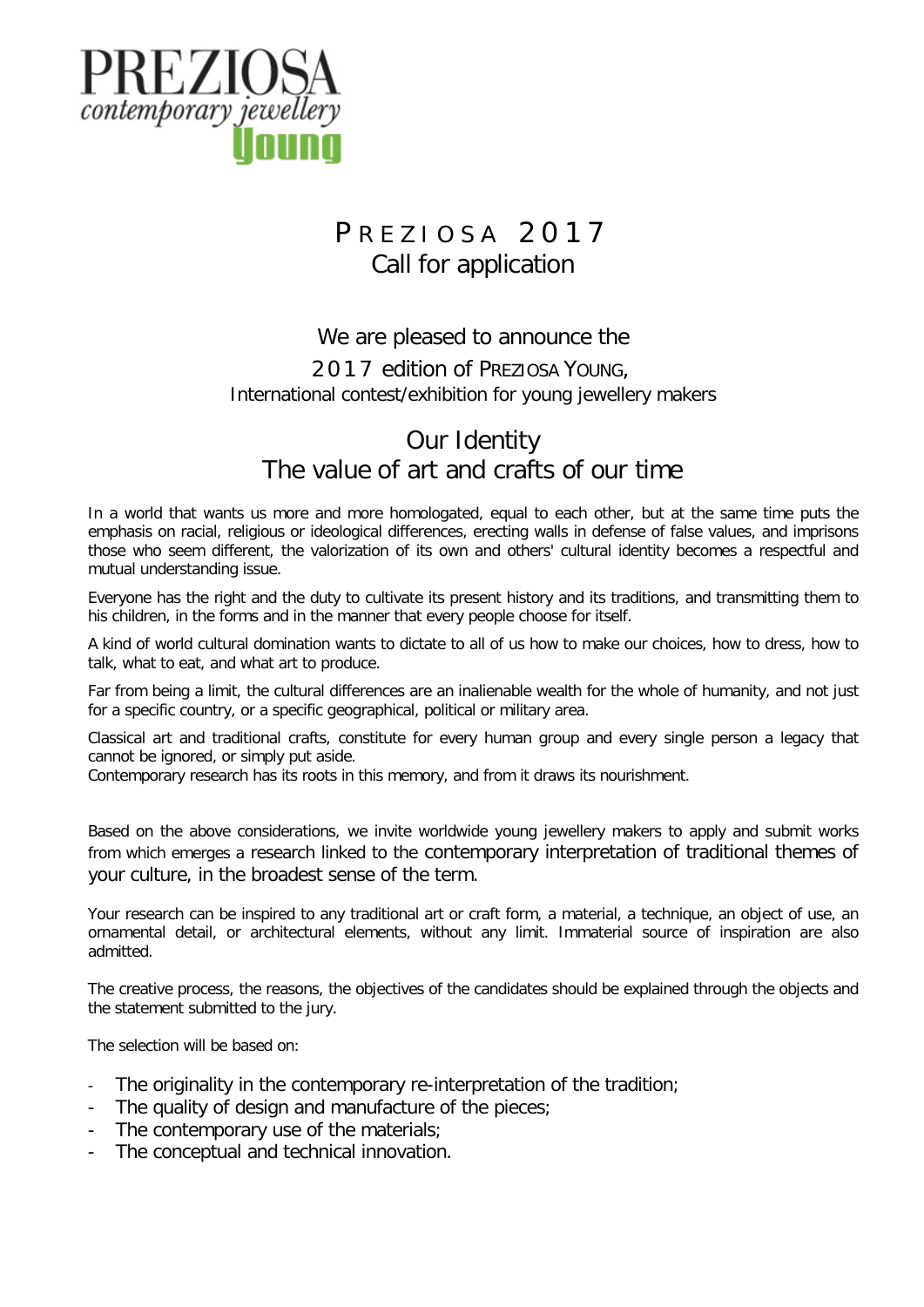PARTICIPANTS Worldwide artists, goldsmiths, silversmiths, designers, professionals, students, may submit their candidature, provided that they are not older than 35 years by the end of 2016.

> There is no cost for participation or registration**,** apart from the shipment of the objects.

MATERIALS AND

- TECHNIQUES Items submitted for the competition can be handcrafted, or produced by machinery, in 3D technology…. It is not the manufacturing process what determines the quality of the objects. Furthermore, the objects can be made in any material. The only condition relating to the admission of the objects, is that they must be objects to wear.
- AWARDS **-** PREZIOSA prize**.** The works of the selected participants will be presented in May-June 2017, in Florence, in conjunction with FLORENCE JEWELLERY WEEK 2017, and a full color catalogue will be published.

- LAO special prize. One of the selected artists will be invited to Florence for a period of three months, as Artist in residence.

- Inhorgenta prize. One of the selected artists will be for awarded with a free space for the participation as exhibitor to the 2018's edition of the fair.

- APPLICATION Applicants should fulfill the on-line [registration form](http://www.artiorafe.it/preziosa-young-2016/) and provide all the requested information. Please note: registration must be fulfilled in 1 séance. To prepare the material in advance, please look at the following page.
- DEADLINE December 15th 2016
- SELECTION The selection of the winners will be made going through the images and text submitted by the candidates. In the case that the jury deems it necessary, candidates will be requested to send objects for the final evaluation.

Privacy of the selection process. The online registration form has been structured so as each participant will be identified by an automatically generated numerical code. The jury will have access only to the data required for the selection (images, explanatory texts, artist's statement), but not to the name and personal data of the candidates.

Candidate **should NOT include his name** or other references to his own person in the presentation texts (statement, description of work, etc.), in order to preserve the privacy process. Candidates who do not respect this rule will be disqualified from the competition.

- EXHIBITION The PREZIOSA YOUNG exhibition will take place in conjunction with the international exhibition/conference PREZIOSA, FLORENCE JEWELLERY WEEK, May-June 2017, in Florence. The organizers could also plan other exhibitions along the year: the selected artists are committed to deliver their work to all the scheduled events. Each of the selected winners must present 5 to 10 pieces for the exhibition, following the indication of the organizers. These pieces must be the same (or similar) to those submitted for the selection. A full color catalogue will be published, with CV and statement of the winners.
- Shipment The shipping costs of the pieces (for the selection and for the exhibition), from the origin to Firenze and back home must be paid by the submitters. It is up to the artists to decide whether to insure and/or send their pieces by registered mail. Shipment from Firenze to/by other exhibition locations will be paid by the organization.